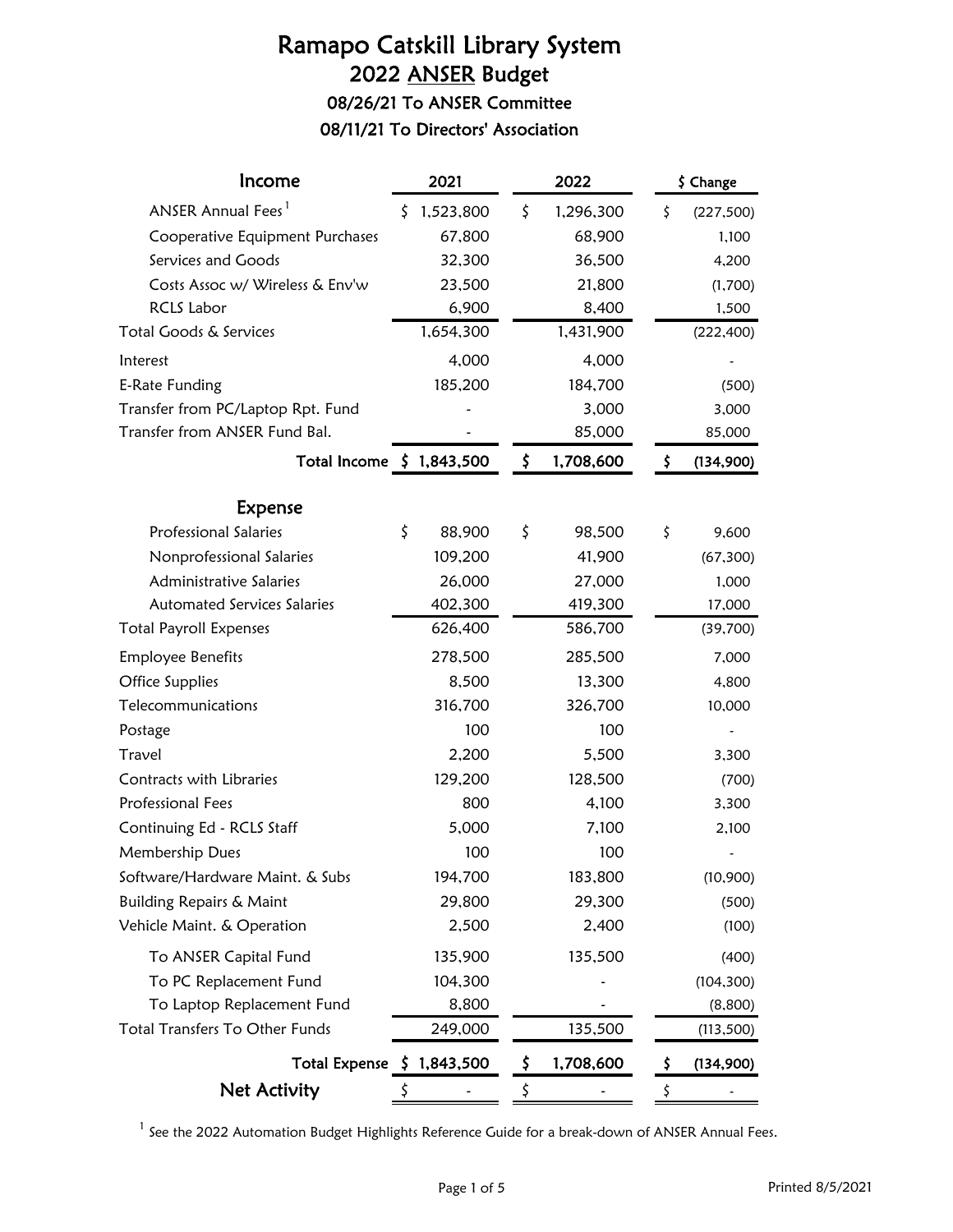

# RAMAPO CATSKILL LIBRARY SYSTEM 2022 AUTOMATION BUDGET HIGHLIGHTS REFERENCE GUIDE 7/26/21 ANSER Committee 08/11/21 Directors' Association

## The 3 most interesting things about the 2022 Budget – Automation

- 1. As a result of the feedback from member libraries, and the fact the RCLS has migrated to QuickBooks, the ANSER Budget Overview presentation for 2022 has been streamlined.
- 2. There are three major factors that have resulted in a \$227,500 reduction in 2022 ANSER Fees.
	- $\ge$  \$69,000 Salary Reduction As requested by member libraries, the cost of \$69,000 for a cataloger's salary for one year was removed from the 2022 ANSER Budget.
	- $\triangleright$  \$113,100 Funding Reduction The business grade PCs that RCLS specified have performed well over the years and the ANSER Team recommends that the PC & Laptop replacement schedules be extended from 4 years and 1 quarter to 5 years and 1 quarter – thank you to Rhonda Rossman from WNY for prompting this. As a result, all PC Replacement costs at \$175 each and Laptop Replacement costs at \$220 each have been suspended for 2022. The PC & Laptop Replacement schedules will resume in 2023.
	- $\ge$  \$85,000 Transfer from Fund Balance RCLS has been successful in applying for Federal Funds and is proposing that \$50,000 from the 2021 RCLS PPP Loan be applied towards the 2022 Budget. RCLS is also proposing to apply \$35,000 from the cataloger's budget salary to the 2022 Budget as well.
- 3. Continuing the three year trend, RCLS recommended a shifting of 25% in cost allocation from Workstations to Usage to fairly distribute cost sharing among libraries; however, the ANSER Committee has voted to keep Workstation multiplier the same for 2022.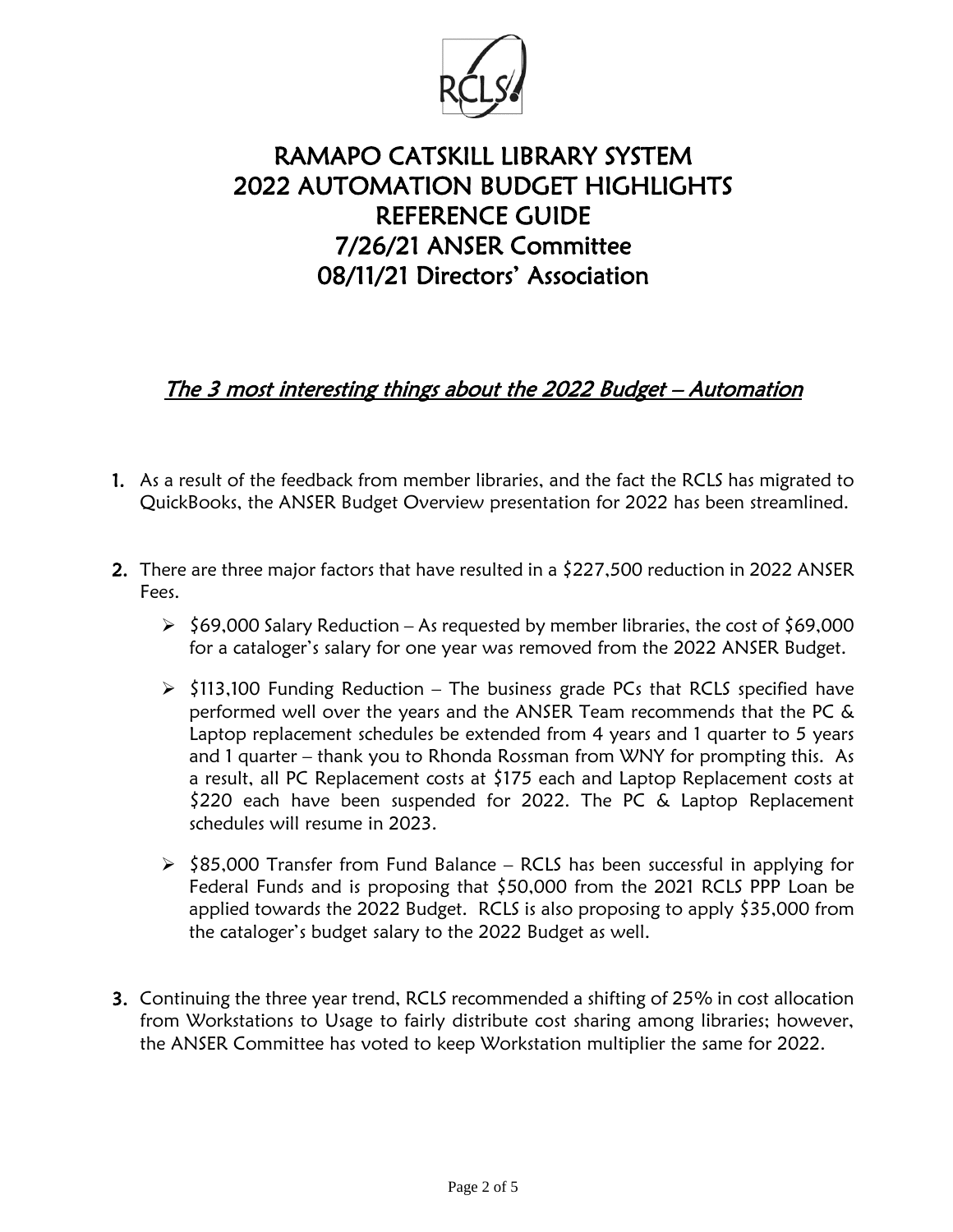## REFERENCE GUIDE: 2022 AUTOMATION BUDGET HIGHLIGHTS

## REVENUE:

#### ANSER Annual Fees – Breakdown

|                                    | 2019      | 2020      | 2021        | 2022      | Inc. $/$ (Dec.)  |
|------------------------------------|-----------|-----------|-------------|-----------|------------------|
| <b>Annual Fees</b>                 | \$948,852 | \$987,825 | \$1,010,725 | \$965,675 | \$ (45,050)      |
| Capital Upgrade Reserve            | 131,700   | 131,700   | 135,900     | 135,500   | (400)            |
| PC Replacement Reserve             | 103,680   | 103,860   | 104,300     | $\Omega$  | (104, 300)       |
| Laptop Replacement Reserve         | 3,960     | 7,040     | 8,800       | $\theta$  | (8,800)          |
| <b>Cataloging Cost</b>             |           | $\theta$  | 69,000      | 0         | (69,000)         |
| Annual Maint. Fee to FML           | 9,093     | $\Omega$  | $\theta$    | $\Omega$  | $\theta$         |
| Cost For Wrkst & Usage             | 1,197,285 | 1,230,425 | 1,328,725   | 1,101,175 | (227, 550)       |
| <b>Annual Service: Printers 37</b> | 7,050     | 5,850     | 5,550       | 5,100     | (450)            |
| Annual Service: Scanners 217       | 5,775     | 5,475     | 5,425       | 5,625     | 200              |
| Annual Service: Servers 14         | 11,900    | 11,900    | 11,900      | 11,900    | $\theta$         |
| Scanners & Peripherals             | 24,725    | 23,225    | 22,875      | 22,625    | (250)            |
| Telecom (net of E-Rate)            | 170,270   | 173,100   | 172,200     | 172,500   | 300              |
| <b>Envisionware Maintenance</b>    | 12,544    | 12,233    | 12,233      | 12,234    | $\boldsymbol{0}$ |
| <b>Total ANSER Fees</b>            | 1,404,824 | 1,438,983 | 1,536,033   | 1,308,534 | (227,500)        |

## E-RATE FUNDING –

The amount collected annually for E-rate will be applied against Telecommunication Charges billed to member libraries. For example, the E-rate collected in 2020 of \$185,200 is applied to the Telecommunications Charges for 2022.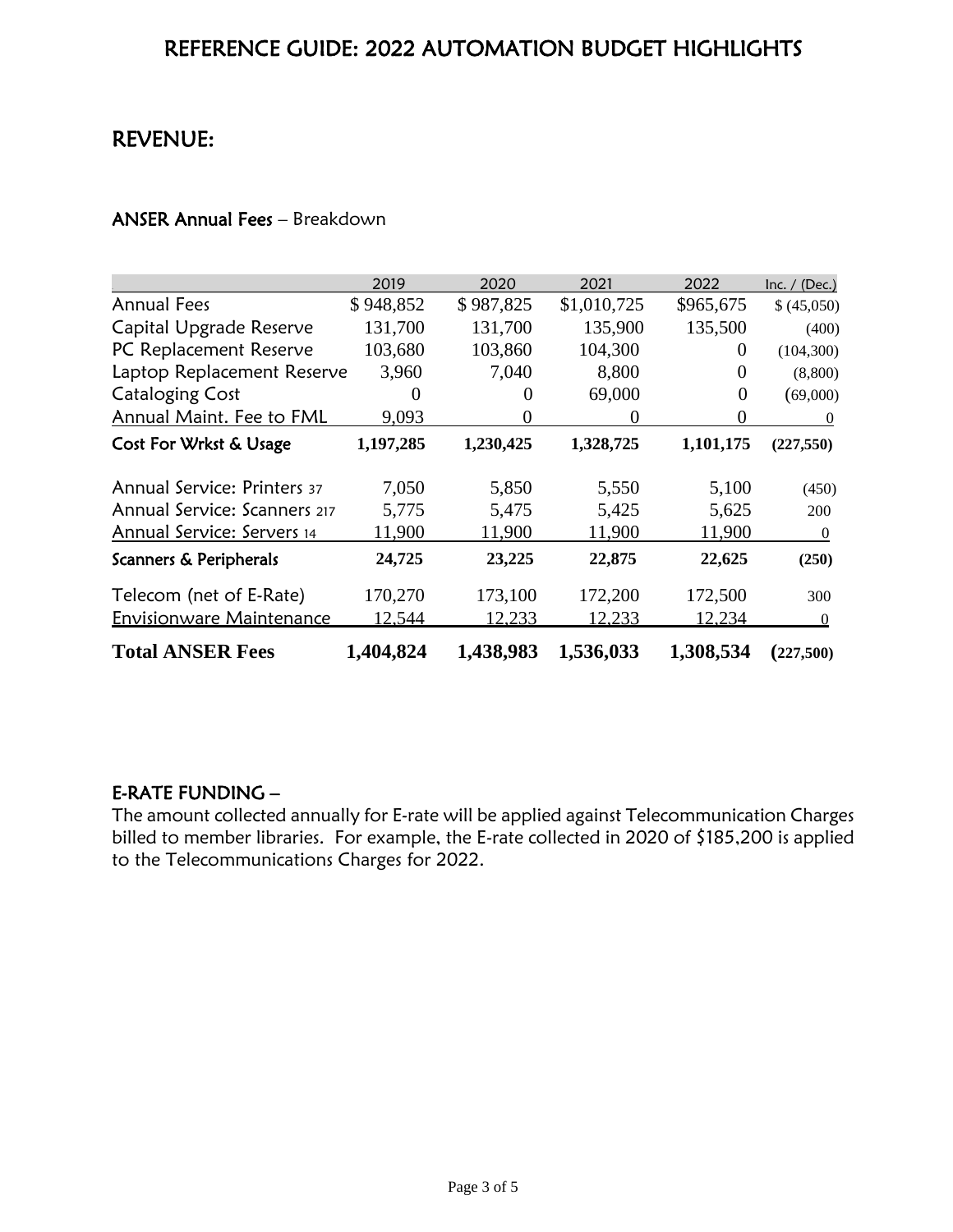## REFERENCE GUIDE: 2022 AUTOMATION BUDGET HIGHLIGHTS

## APPROPRIATIONS:

#### PAYROLL EXPENSES

The overall decrease in Automation Salaries for 2022 is  $\zeta$ (39,700). The \$69,000 for cataloging has been moved to the General side of the budget.

#### EMPLOYEE BENEFITS

Benefits allocated to Automation has increased by \$7,000 as a result of anticipated health insurance and retirement contribution increases.

## EQUIPMENT, FURNITURE & FIXTURES

There are no items budgeted for 2022.

### OFFICE SUPPLIES

Includes expendable supplies such as cables and accessories at \$3,600 and small equipment purchases at \$6,200, which includes 2 new Samsung Galaxy Tablets to replace the Mobile Circulation units, 1 new ANSER computer, and various items like monitors, keyboard, ports and spare PC hard drives. Another \$3,000 has been added to this line to cover ANSER workstations repairs that are out-of-warranty. The Transfer from PC/Laptop Rpt. Fund income line offsets this expense.

## TELECOMMUNICATIONS

This code is primarily the cost of the private fiber network for the Automated Network. The anticipated cost, less 2020 E-rate funds, is paid for by member libraries.

RCLS has migrated to a new internet service provider at a substantially lower rate than the current provider; however, we plan to increase the bandwidth by 150% to address network traffic issues.

There has been a change in taxes on the private fiber network that has increased costs by approximately \$10,000. Intra-State traffic, which is what the RCLS fiber network is, was not previously subject to a Federal regulatory cost recovery fee. This exemption is no longer available as the regulations have changed.

## **TRAVEL**

Some travel has been restored for 2022. In 2021 there was a (\$4,700) reduction and in 2022 we are adding back \$3,300. One ANSER Staff will attend the Computers in Libraries conference.

## CONTRACTS WITH LIBRARIES

The \$128,500 budget represents computer and technology purchases made for and on behalf of member libraries, who are then billed at cost.